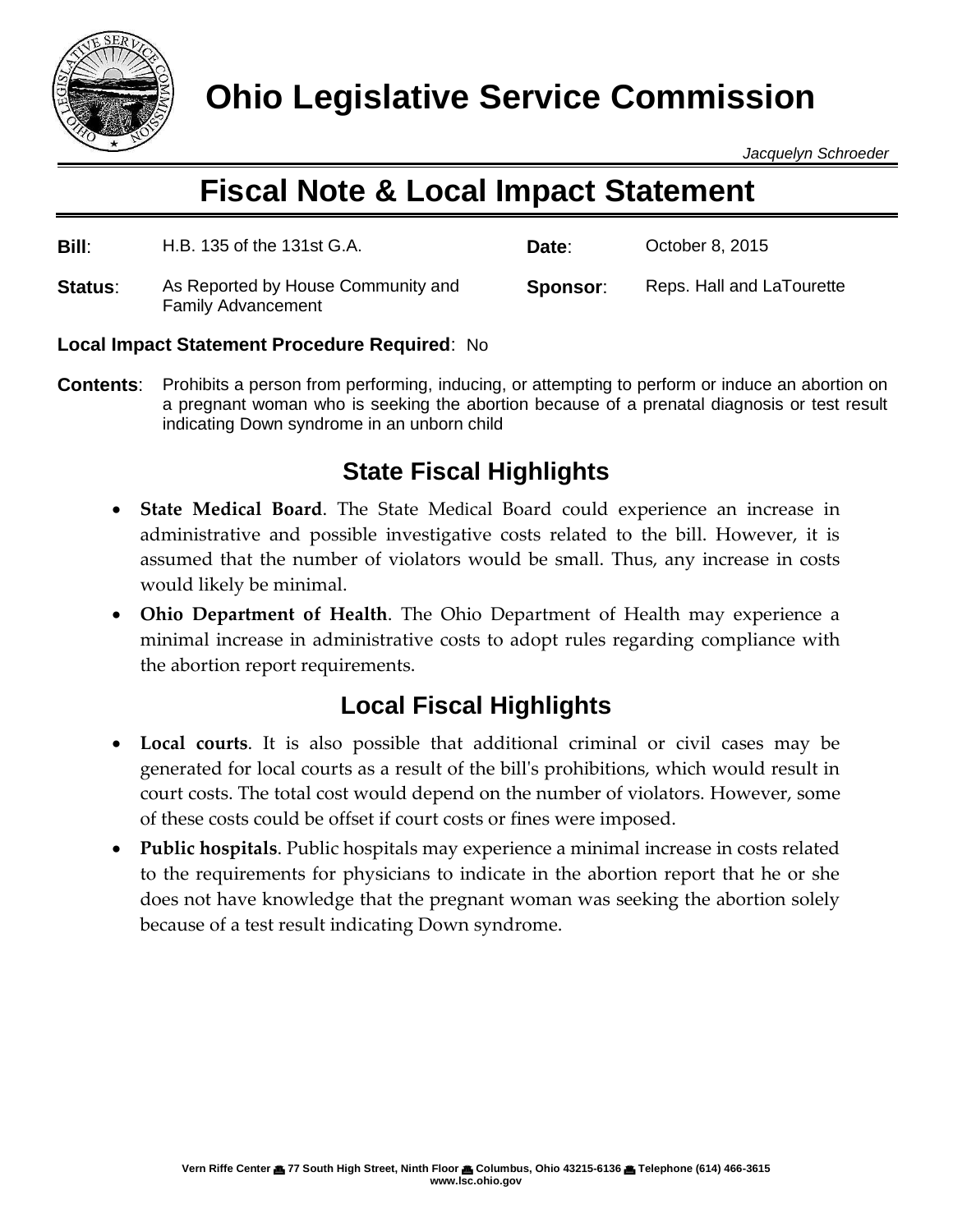### **Detailed Fiscal Analysis**

#### **Abortions prohibited solely due to Down syndrome**

The bill prohibits a person from performing, inducing, or attempting to perform or induce an abortion, if the person knows the pregnant woman is seeking the abortion solely because of a test result indicating Down syndrome in an unborn child or a prenatal diagnosis of Down syndrome in an unborn child. Whoever violates this provision under the bill is guilty of a fourth degree felony. In addition, a physician who violates this provision is also liable in a civil action for compensatory and exemplary damages and reasonable attorney's fees to any person who sustains injury, death, or loss to person or property as a result of the performance or inducement or the attempted performance or inducement of the abortion. The bill provides that the court also may award any injunctive or other equitable relief that the court considers appropriate. As a result, local courts may experience an increase in costs for any criminal prosecution or civil action taken for violations. The total costs will depend on the number of violations, but it is assumed that the number would be small. Additionally, local court fines or costs may help to offset some of these costs.

The bill requires the State Medical Board to revoke a physician's license to practice medicine in this state if the physician performs or induces, or attempts to perform or induce an abortion prohibited by the bill. The State Medical Board could experience an increase in administrative and possible investigative costs related to the bill. However, it is assumed that the number of violators would be small. Thus, any increase in costs would likely be minimal.

#### **Severability and intervention in legal actions**

The bill specifies that, if any of the bill's abovementioned provisions is held invalid, or the application of the provision to any person or circumstance is held invalid, the invalidity of that provision does not affect certain other provisions or applications of the Ohio Revised Code that can be given effect without the invalid provision or application, and to this end the provisions of these certain sections of the Ohio Revised Code are severable. The bill provides that it is the General Assembly's intent that any invalidity or potential invalidity of a provision is not to impair the immediate and continuing enforceability of any other provisions of the Ohio Revised Code specified in the bill. In addition, it is the General Assembly's intent that the abovementioned provisions are not to have the effect of repealing or limiting any other laws of this state.

The General Assembly, by joint resolution, may appoint one or more of its members who sponsored or cosponsored the bill to intervene as a matter of right in any case in which the constitutionality of the above-mentioned provisions are challenged.